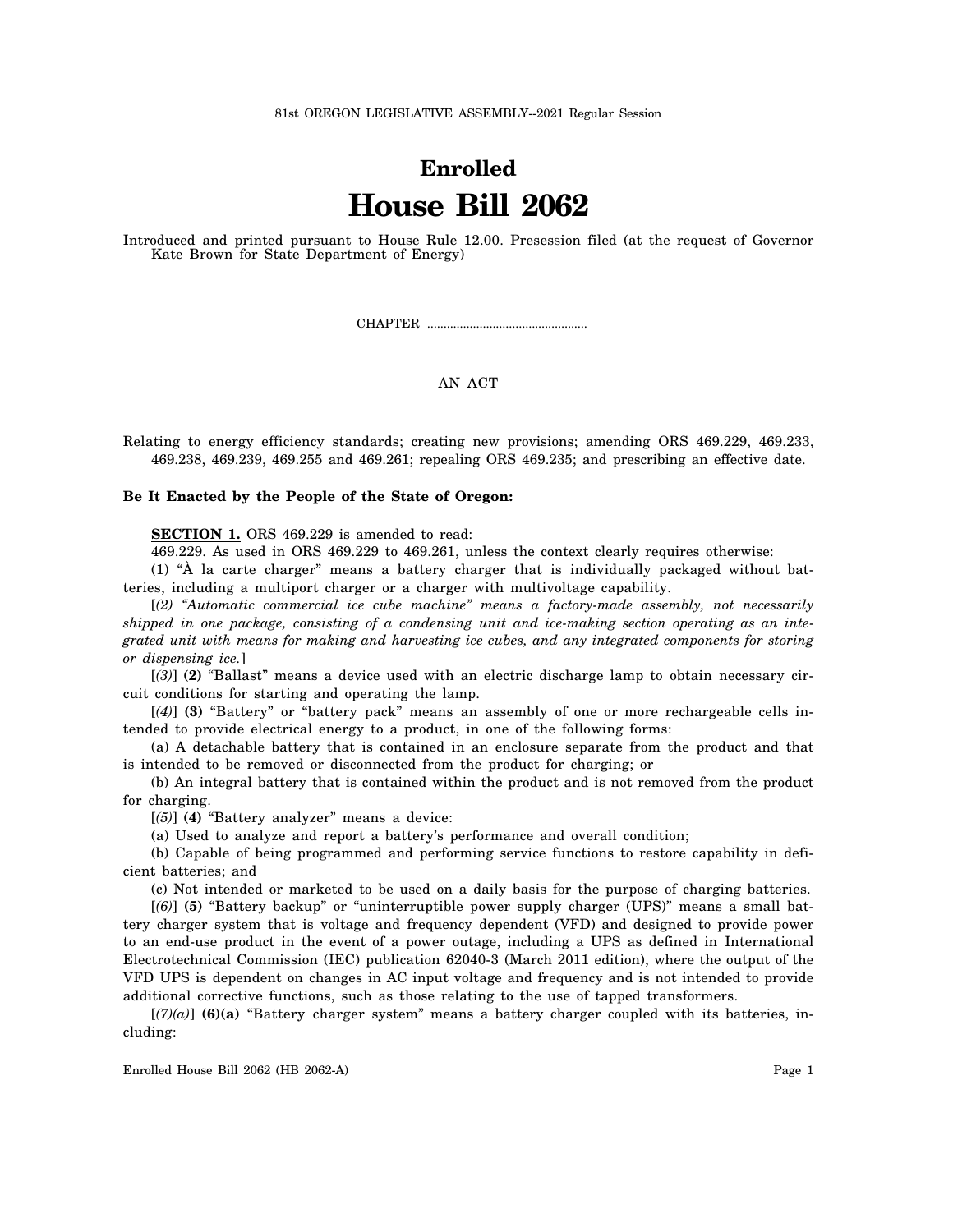(A) Electronic devices with a battery that are normally charged from AC line voltage or DC input voltage through an internal or external power supply and a dedicated battery charger;

(B) The battery and battery charger components of devices that are designed to run on battery power during part or all of their operations;

(C) Dedicated battery systems primarily designed for electrical or emergency backup; and

(D) Devices whose primary function is to charge batteries, along with the batteries the devices are designed to charge, including chargers for power tool batteries and chargers for automotive, AA, AAA, C, D, or nine-volt rechargeable batteries and chargers for batteries used in larger industrial motive equipment and à la carte chargers.

(b) "Battery charger system" does not mean a battery charger:

(A) Used to charge a motor vehicle that is powered by an electric motor drawing current from rechargeable storage batteries, fuel cells or other portable sources of electrical current, including a nonelectrical source of power designed to charge batteries and components thereof, except for battery chargers for forklifts, electric personal assistive mobility devices or low-speed vehicles;

(B) That is classified as a Class II or Class III device for human use under the Federal Food, Drug, and Cosmetic Act, as in effect on January 1, 2014, and that requires listing and approval as a medical device;

(C) Used to charge a battery or batteries in an illuminated exit sign, including those products that are a combination illuminated exit sign and emergency egress lighting;

(D) With input that is three phases of line-to-line 300 volts root mean square or more and is designed for a stationary power application;

(E) That is a battery analyzer;

(F) That is a voltage independent or voltage and frequency independent uninterruptible power supply as defined in International Electrotechnical Commission (IEC) publication 62040-3 (March 2011 edition); or

(G) That is contained completely within a larger product and that provides power for data storage or for continuity within volatile cache or memory systems, that maintains information for system use and that is not capable of powering full operation of the larger product when external AC line voltage is removed.

(c) The charging circuitry of battery charger systems may or may not be located within the housing of the end-use device. In many cases, the battery may be charged with a dedicated external charger and power supply combination that is separate from the device that runs on power from the battery.

[*(8)*] **(7)** "Battery maintenance mode" means the mode of operation when the battery charger system is connected to the main electricity supply and the battery is fully charged and connected to the charger.

[*(9)*] **(8)** "Bottle-type water dispenser" **and "water cooler" have the meanings given those terms by the Director of the State Department of Energy by rule.** [*means a water dispenser that uses a bottle or reservoir as the source of potable water.*]

[*(10)*] **(9)** "Charge return factor" means the number of ampere-hours returned to the battery during the charge cycle divided by the number of ampere-hours delivered by the battery during discharge.

[*(11)*] **(10)** "Combination television" means a system in which a television or television monitor and an additional device or devices, including a video cassette recorder, are combined into a single unit in which the additional device or devices are included in the television casing.

[*(12) "Commercial clothes washer" means a soft mount horizontal-axis or vertical-axis clothes washer that:*]

[*(a) Has a clothes compartment no greater than 3.5 cubic feet in the case of a horizontal-axis product or no greater than 4 cubic feet in the case of a vertical-axis product; and*]

[*(b) Is designed for use by more than one household.*]

**(11) "Commercial dishwasher" has the meaning given that term by the director by rule.**

**(12) "Commercial fryer" has the meaning given that term by the director by rule.**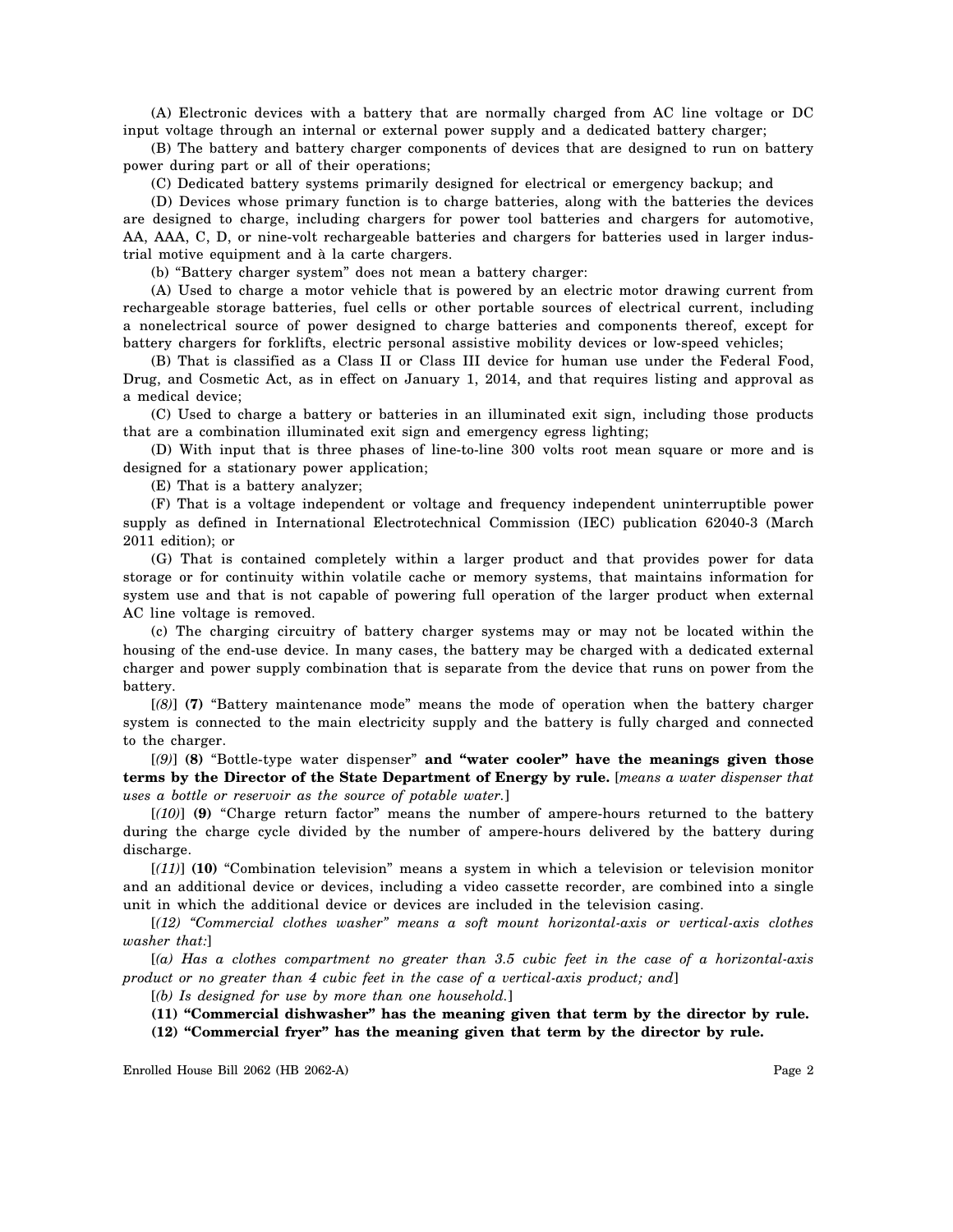(13)(a) "Commercial hot food holding cabinet" means an appliance that is a heated, fullyenclosed compartment with one or more solid doors and is designed to maintain the temperature of hot food that has been cooked in a separate appliance.

(b) "Commercial hot food holding cabinet" does not include heated glass merchandising cabinets, drawer warmers or cook-and-hold appliances.

[*(14) "Commercial prerinse spray valve" means a handheld device designed and marketed for use with commercial dishwashing equipment and that sprays water on dishes, flatware and other food service items for the purpose of removing food residue prior to their cleaning.*]

[*(15) "Commercial refrigerators or freezers" means refrigerators, freezers or refrigerator-freezers, smaller than 85 cubic feet of internal volume and designed for use by commercial or institutional facilities for the purpose of storing or merchandising food products, beverages or ice at specified temperatures, other than products without doors, walk-in refrigerators or freezers, consumer products that are federally regulated pursuant to 42 U.S.C. 6291 et seq. or freezers specifically designed for ice cream. "Commercial refrigerators or freezers":*]

[*(a) Must incorporate most components involved in the vapor-compression cycle and the refrigerated compartment in a single cabinet; and*]

[*(b) May be configured with either solid or transparent doors as a reach-in cabinet, pass-through cabinet, roll-in cabinet or roll-through cabinet.*]

**(14) "Commercial steam cooker" has the meaning given that term by the director by rule.**

 $[(16)(a)]$  (15)(a) "Compact audio product," also known as a mini, mid, micro or shelf audio system, means an integrated audio system encased in a single housing that includes an amplifier and radio tuner and attached or separable speakers that can reproduce audio from one or more of the following media:

(A) Magnetic tape;

(B) Compact disc;

(C) DVD; or

(D) Flash memory.

(b) "Compact audio product" does not include products that can be independently powered by internal batteries, have a powered external satellite antenna or can provide a video output signal.

[*(17)*] **(16)** "Compensation" means money or any other valuable thing, regardless of form, received or to be received by a person for services rendered.

[*(18)*] **(17)** "Component television" means a television composed of two or more separate components, including separate display device and tuner, marketed as a television under one model or system designation and having one or more power cords.

[*(19) "Computer monitor" means an analog or digital device that is designed primarily for the display of computer-generated signals and that is not marketed for use as a television.*]

**(18) "Computer" has the meaning given that term by the director by rule.**

### **(19) "Computer monitor" has the meaning given that term by the director by rule.**

(20) "Digital versatile disc" or "DVD" means a laser-encoded plastic medium capable of storing a large amount of digital audio, video and computer data.

(21)(a) "Digital versatile disc player" or "digital versatile disc recorder" means a commercially available electronic product encased in a single housing that includes an integral power supply and for which the sole purpose is, respectively, the decoding and the production or recording of digitized video signal on a DVD.

(b) "Digital versatile disc recorder" does not include models that have an electronic programming guide function that provides an interactive, on-screen menu of television listings and downloads program information from the vertical blanking interval of a regular television signal.

**(22) "Electric storage water heater" has the meaning given that term by the director by rule, after consultation with the State Plumbing Board.**

[*(22)*] **(23)** "Electronic programming guide" means an application that provides an interactive, on-screen menu of television listings that downloads program information from the vertical blanking interval of a regular television signal.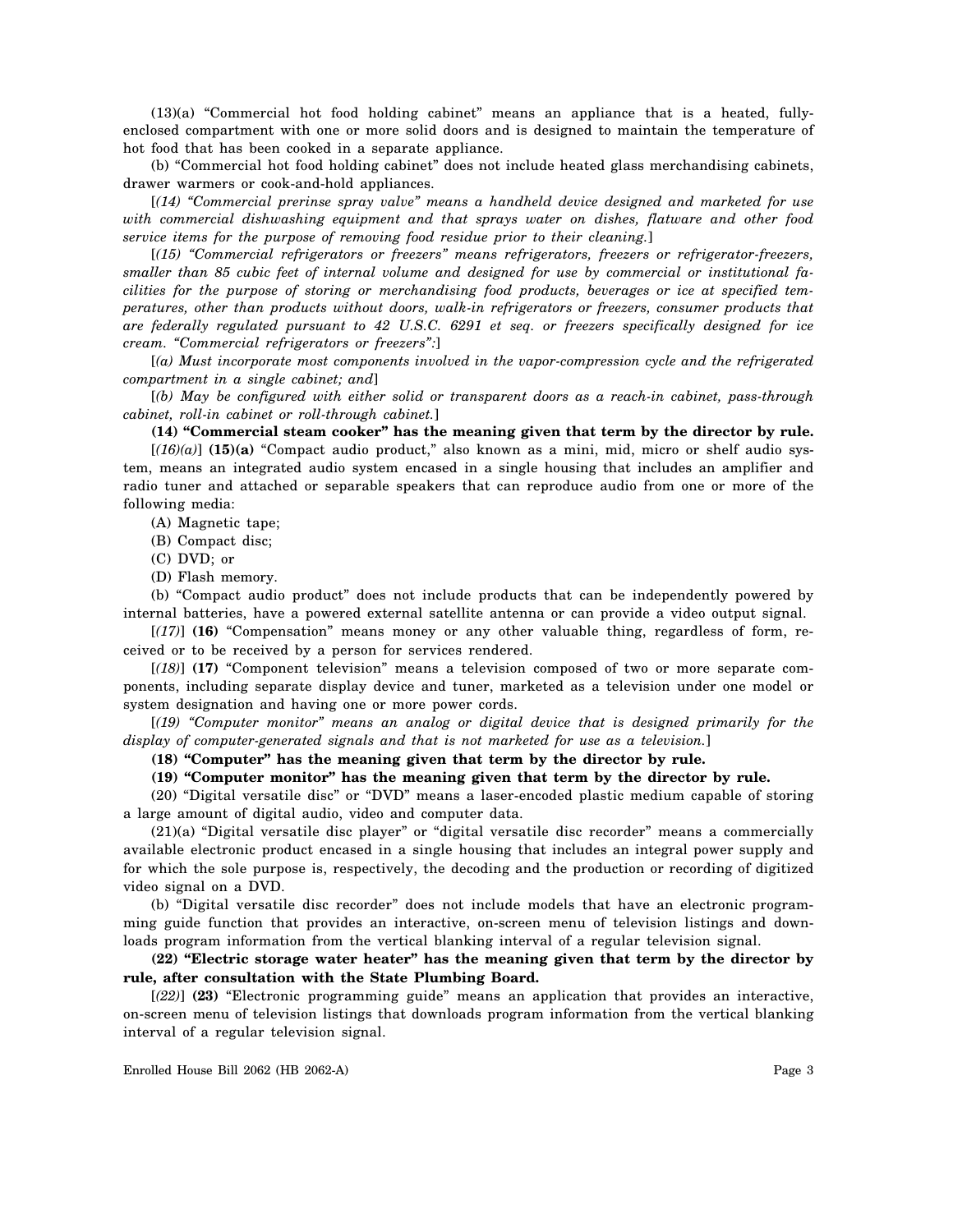**(24) "Faucet" has the meaning given that term by the director by rule, after consultation with the State Plumbing Board.**

**(25) "High color-rendering index fluorescent lamp" and "high CRI fluorescent lamp" have the meanings given those terms by the director by rule.**

[*(23)*] **(26)** "High-intensity discharge lamp" means a lamp in which light is produced by the passage of an electric current through a vapor or gas, and in which the light-producing arc is stabilized by bulb wall temperature and the arc tube has a bulb wall loading in excess of three watts per square centimeter.

 $[(24)(a)]$  (27)(a) "High light output double-ended quartz halogen lamp" means a lamp that:

(A) Is designed for general outdoor lighting purposes;

(B) Contains a tungsten filament;

(C) Has a rated initial lumen value of greater than 6,000 and less than 40,000 lumens;

(D) Has at each end a recessed single contact, R7s base;

(E) Has a maximum overall length between four and 11 inches;

(F) Has a nominal diameter less than three-fourths inch (T6); and

(G) Is designed to be operated at a voltage between 110 volts and 200 volts or is designed to be operated at a voltage between 235 volts and 300 volts.

(b) "High light output double-ended quartz halogen lamp" does not mean a lamp that is:

(A) A tubular quartz infrared heat lamp; or

(B) Marked and marketed as a stage and studio lamp with a rated life of 500 hours or less.

[*(25) "Illuminated exit sign" means an internally illuminated sign that is designed to be permanently fixed in place to identify a building exit, that consists of an electrically powered integral light source that illuminates the legend "EXIT" and any directional indicators and that provides contrast between the legend, any directional indicators and the background.*]

[*(26)*] **(28)** "Inductive charger system" means a small battery charger system that transfers power to the charger through magnetic or electric induction.

**(29) "Kitchen faucet" has the meaning given that term by the director by rule, after consultation with the State Plumbing Board.**

**(30) "Kitchen replacement aerator" has the meaning given that term by the director by rule, after consultation with the State Plumbing Board.**

[*(27)(a)*] **(31)(a)** "Large battery charger system" means a battery charger system with a rated input power of more than two kilowatts.

(b) "Large battery charger system" does not mean a battery charger system for golf carts.

**(32) "Lavatory faucet" has the meaning given that term by the director by rule, after consultation with the State Plumbing Board.**

**(33) "Lavatory replacement aerator" has the meaning given that term by the director by rule, after consultation with the State Plumbing Board.**

[*(28) "Metal halide lamp" means a high-intensity discharge lamp in which the major portion of the light is produced by radiation of metal halides and their products of dissociation, possibly in combination with metallic vapors.*]

[*(29) "Metal halide lamp fixture" means a light fixture designed to be operated with a metal halide lamp and a ballast for a metal halide lamp.*]

[*(30)*] **(34)** "Multiport charger" means a battery charger that is capable of simultaneously charging two or more batteries and that may have multivoltage capability, allowing two or more batteries of different voltages to charge simultaneously.

[*(31)*] **(35)** "No battery mode" means the mode of operation in which a battery charger is connected to the main electricity supply and the battery is not connected to the charger.

[*(32) "Pass-through cabinet" means a commercial refrigerator or freezer with hinged or sliding doors on both the front and rear of the unit.*]

**(36) "Plumbing fitting" has the meaning given that term by the director by rule, after consultation with the State Plumbing Board.**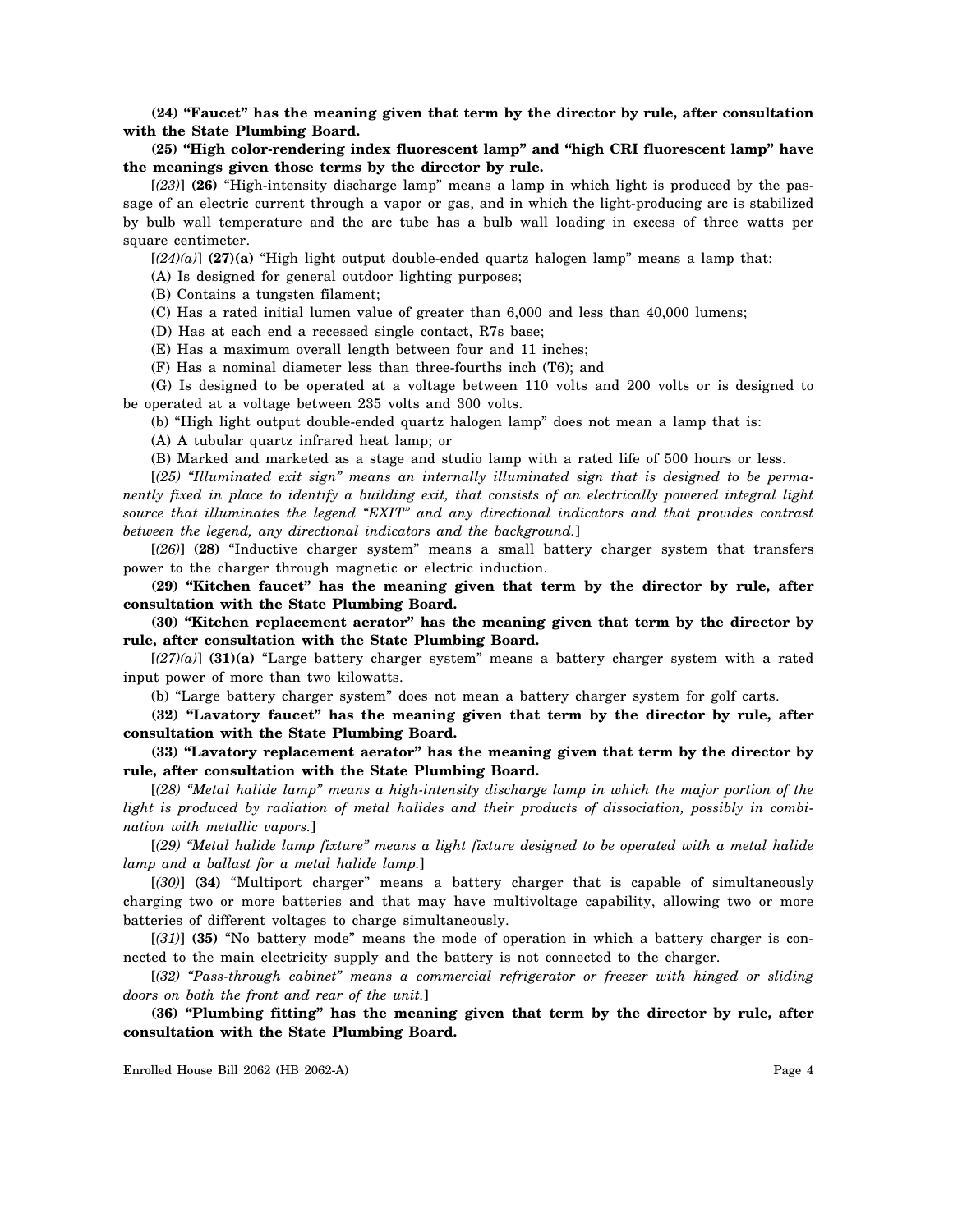[*(33)*] **(37)** "Portable electric spa" [*means a factory-built electric spa or hot tub supplied with equipment for heating and circulating water*] **has the meaning given that term by the director by rule**.

**(38) "Public lavatory faucet" has the meaning given that term by the director by rule, after consultation with the State Plumbing Board.**

[*(34)*] **(39)** "Power conversion efficiency" means the instantaneous DC output power of the battery charger system divided by the simultaneous utility AC input power.

[*(35) "Probe-start metal halide lamp ballast" means a ballast used to operate metal halide lamps that does not contain an igniter and that instead starts metal halide lamps by using a third starting electrode probe in the arc tube.*]

[*(36) "Reach-in cabinet" means a commercial refrigerator or freezer with hinged or sliding doors or lids, other than roll-in or roll-through cabinets or pass-through cabinets.*]

[*(37) "Roll-in cabinet" means a commercial refrigerator or freezer with hinged or sliding doors that allow wheeled racks to be rolled into the unit.*]

[*(38) "Roll-through cabinet" means a commercial refrigerator or freezer with hinged or sliding doors on two sides of the cabinet that allow wheeled racks to be rolled through the unit.*]

**(40) "Residential ventilating fan" has the meaning given that term by the director by rule.**

[*(39)*] **(41)** "Selected input mode" means the input port selected that the television uses as a source to produce a visible or audible output and that is required for televisions with multiple possible inputs, including coaxial, composite, S-Video, HDMI and component connectors.

[*(40)(a) "Single-voltage external AC to DC power supply" means a device, other than a product with batteries or battery packs that physically attach directly to the power supply unit, a product with a battery chemistry or type selector switch and indicator light or a product with a battery chemistry or type selector switch and a state of charge meter, that:*]

[*(A) Is designed to convert line voltage alternating current input into lower voltage direct current output;*]

[*(B) Is able to convert to only one direct current output voltage at a time;*]

[*(C) Is sold with, or intended to be used with, a separate end-use product that constitutes the primary power load;*]

[*(D) Is contained within a separate physical enclosure from the end-use product;*]

[*(E) Is connected to the end-use product via a removable or hard-wired male or female electrical connection, cable, cord or other wiring; and*]

[*(F) Has a nameplate output power less than or equal to 250 watts.*]

[*(b) "Single-voltage external AC to DC power supply" does not include power supplies that are classified as devices for human use under the Federal Food, Drug and Cosmetic Act, 21 U.S.C. 360c.*]

**(42) "Showerhead" has the meaning given that term by the director by rule, after consultation with the State Plumbing Board.**

[*(41)*] **(43)** "Small battery charger system" means:

(a) A battery charger system with a rated input power of two kilowatts or less.

(b) A golf cart battery charger system, regardless of input power or battery capacity.

[*(42) "State-regulated incandescent reflector lamp" means a lamp that is not colored or designed for rough or vibrating service applications, that has an inner reflective coating on the outer bulb to direct the light, that has an E26 medium screw base, that has a rated voltage or voltage range that lies at least partially within 115 to 130 volts and that falls into one of the following categories:*]

[*(a) A bulged reflector or elliptical reflector bulb shape that has a diameter that equals or exceeds 2.25 inches; or*]

[*(b) A reflector, parabolic aluminized reflector or similar bulb shape that has a diameter of 2.25 to 2.75 inches.*]

 $[(43)(a)]$  (44)(a) "Television" means an analog or digital device, including a combination television, a television monitor, a component television and any unit marketed as a television, designed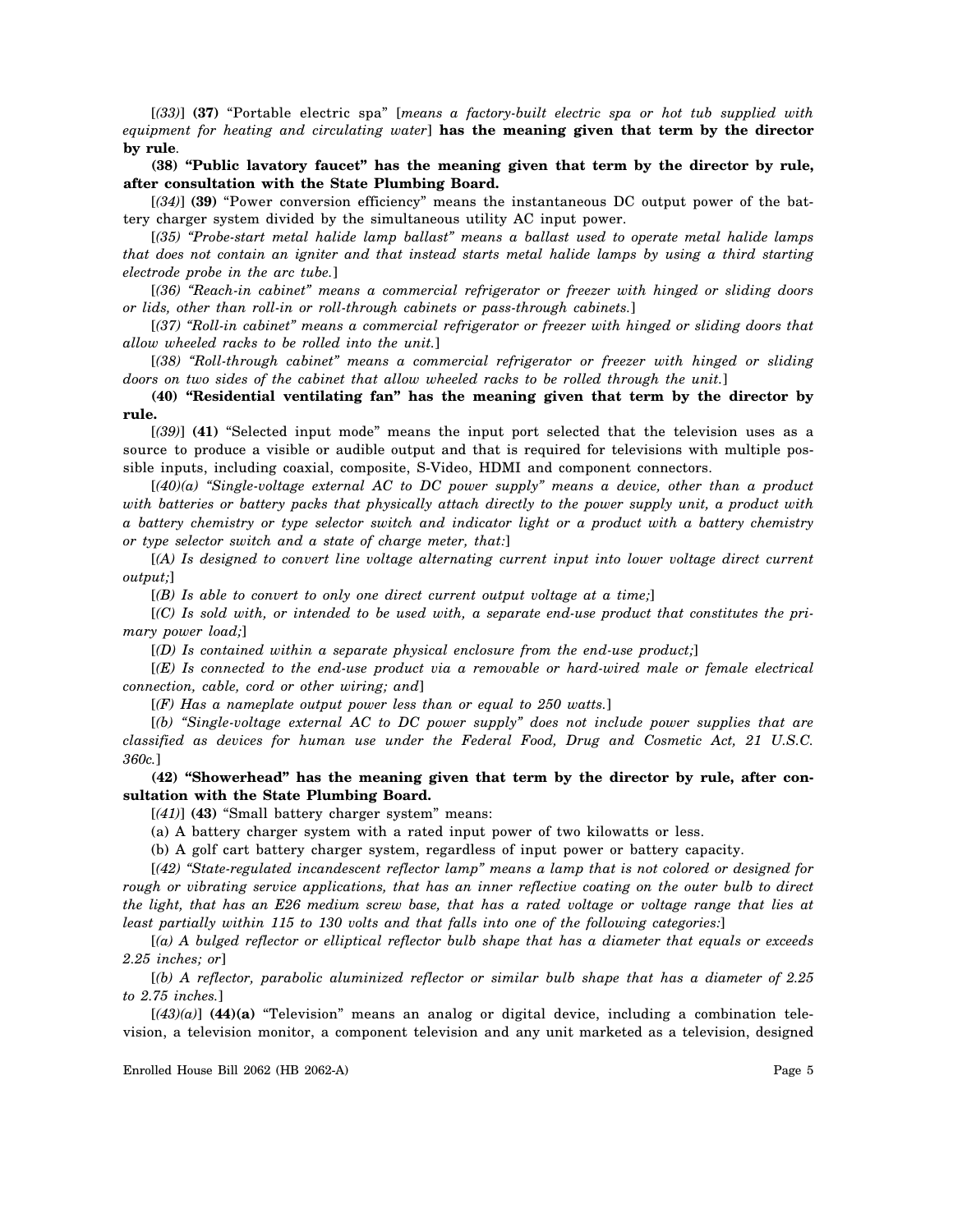for the display and reception of a terrestrial, satellite, cable or Internet protocol or other broadcast or recorded transmission of analog or digital video or audio signals.

(b) "Television" does not mean a computer monitor.

[*(44)*] **(45)** "Television monitor" means a television that does not have an internal tuner, receiver or playback device.

[*(45)*] **(46)** "Television standby-passive mode" means the mode of operation in which the television is connected to a power source, produces neither sound nor picture but can be switched into another mode with the remote control unit or via an internal signal.

[*(46) "Torchiere" means a portable electric lighting fixture with a reflective bowl that directs light upward so as to produce indirect illumination.*]

[*(47) "Traffic signal module" means a standard traffic signal indicator, consisting of a light source, a lens and all other parts necessary for operation, that is:*]

[*(a) Eight inches, or approximately 200 millimeters, in diameter; or*]

[*(b) Twelve inches, or approximately 300 millimeters, in diameter.*]

[*(48) "Unit heater" means a self-contained, vented fan-type commercial space heater, other than a consumer product covered by federal standards established pursuant to 42 U.S.C. 6291 et seq. or that is a direct vent, forced flue heater with a sealed combustion burner, that uses natural gas or propane and that is designed to be installed without ducts within a heated space.*]

[*(49)*] **(47)** "USB charger system" means a small battery charger system that uses a universal serial bus (USB) connector as the only power source to charge the battery, and is packaged with an external power supply rated with a voltage output of five volts and a power output of 15 watts or less.

[*(50) "Walk-in refrigerator" and "walk-in freezer" mean a space refrigerated to temperatures, respectively, at or above and below 32*° *F that can be walked into.*]

[*(51) "Water dispenser" means a factory-made assembly that mechanically cools and heats potable water and dispenses the cooled or heated water by integral or remote means.*]

**SECTION 2.** ORS 469.233 is amended to read:

469.233. The following minimum energy efficiency standards for new products are established: [*(1)(a) Automatic commercial ice cube machines must have daily energy use and daily water use*

[ \_\_\_\_\_\_\_\_\_\_\_\_\_\_\_\_\_\_\_\_\_\_\_\_\_\_\_\_\_\_\_\_\_\_\_\_\_\_\_\_\_\_\_\_\_\_\_\_\_\_\_\_\_\_\_\_\_\_\_\_\_\_\_\_\_\_\_\_\_\_\_\_\_\_\_\_\_\_\_\_\_\_\_ ]

*no greater than the applicable values in the following table:*]

| Equipment type                                    | Type of<br>cooling | Harvest rate<br>( <i>lbs.</i> ice/24 hrs.)                       | Maximum<br>energy use<br>$(kWh/100 \, lbs.)$                                 | Maximum<br>condenser<br><i>water</i> use<br>$(gallons/100$ lbs. ice)             |
|---------------------------------------------------|--------------------|------------------------------------------------------------------|------------------------------------------------------------------------------|----------------------------------------------------------------------------------|
| Ice-making head                                   | water<br>air       | $500$<br>$\geq 500 < 1436$<br>$\geq 1436$<br>~1450<br>$\geq 450$ | $7.80 - 0.0055H$<br>$5.58 - 0011H$<br>4.0<br>10.26 -.0086H<br>$6.89 - 0011H$ | $200 - 022H$<br>$200 - 022H$<br>$200 - 022H$<br>Not applicable<br>Not applicable |
| Remote condensing<br>but not remote<br>compressor | air                | 1000<br>$\geq 1000$                                              | $8.85 - 0.038$<br>5.10                                                       | Not applicable<br>Not applicable                                                 |
| Remote condensing<br>and remote<br>compressor     | air                | ${}_{<}934$<br>$\geq 934$                                        | $8.85 - 0038H$<br>5.30                                                       | Not applicable<br>Not applicable                                                 |
| Self-contained<br>models                          | water              | < 200                                                            | 11.40 - 0190H                                                                | 191 - 0315H                                                                      |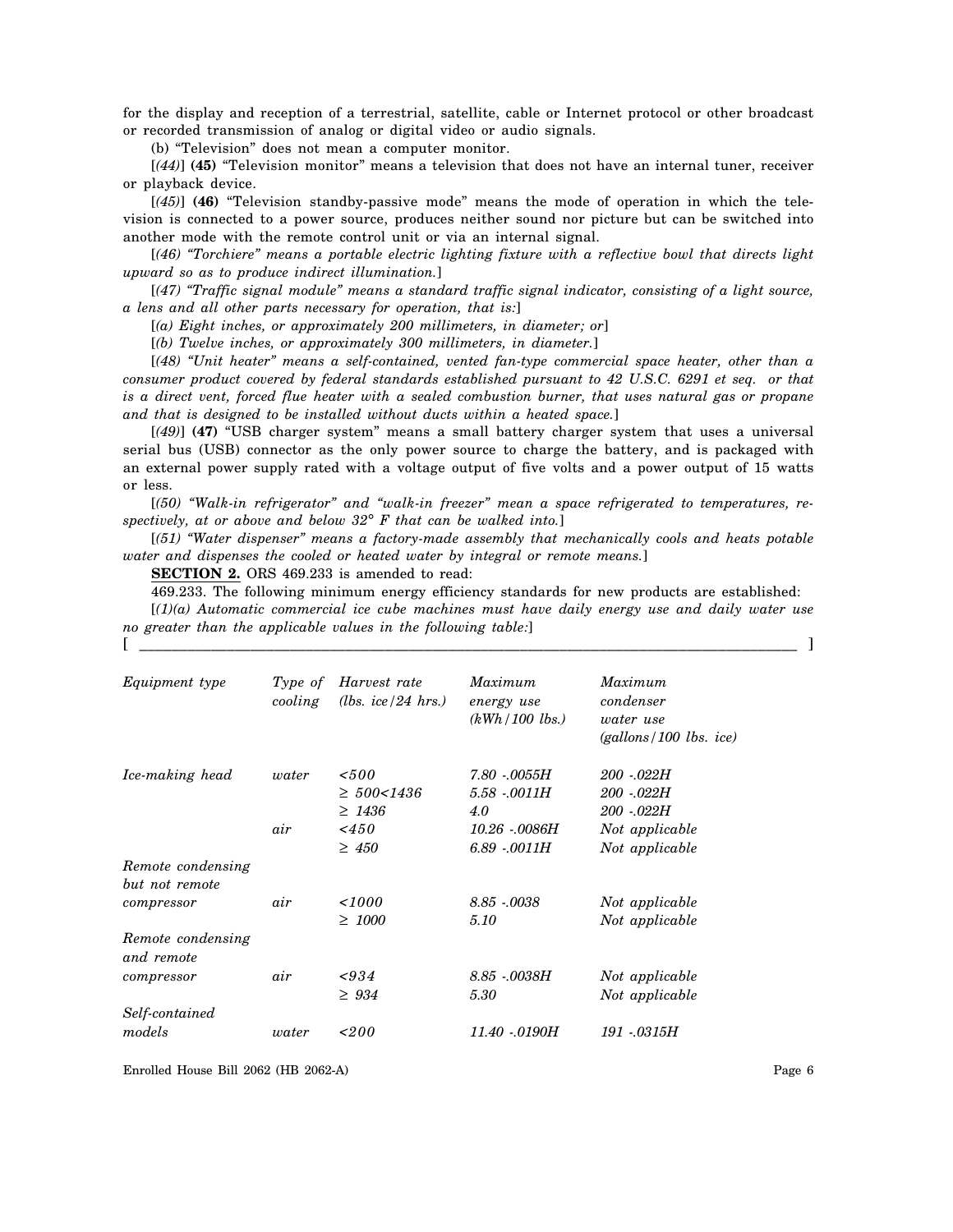|                |     | $\geq 200$ | 7.60         | 191 - 0315H    |
|----------------|-----|------------|--------------|----------------|
| Self-contained |     |            |              |                |
| models         | air | 17.5       | 18.0 - 0469H | Not applicable |
|                |     | $\geq 175$ | 9.80         | Not applicable |

*Where H = harvest rate in pounds per 24 hours, which must be reported within 5 percent of the tested value. Maximum water use applies only to water used for the condenser.* [ \_\_\_\_\_\_\_\_\_\_\_\_\_\_\_\_\_\_\_\_\_\_\_\_\_\_\_\_\_\_\_\_\_\_\_\_\_\_\_\_\_\_\_\_\_\_\_\_\_\_\_\_\_\_\_\_\_\_\_\_\_\_\_\_\_\_\_\_\_\_\_\_\_\_\_\_\_\_\_\_\_\_\_ ]

[*(b) For purposes of this subsection, automatic commercial ice cube machines shall be tested in accordance with the ARI 810-2003 test method as published by the Air-Conditioning and Refrigeration Institute. Ice-making heads include all automatic commercial ice cube machines that are not split system ice makers or self-contained models as defined in ARI 810-2003.*]

[*(2) Commercial clothes washers must have a minimum modified energy factor of 1.26 and a maximum water consumption factor of 9.5. For purposes of this subsection, capacity, modified energy factor and water consumption factor are defined and shall be measured in accordance with the federal test method for commercial clothes washers under 10 C.F.R. 430.23.*]

[*(3) Commercial prerinse spray valves must have a flow rate equal to or less than 1.6 gallons per minute when measured in accordance with the ASTM International's "Standard Test Method for Prerinse Spray Valves," ASTM F2324-03.*]

[*(4)(a) Commercial refrigerators or freezers must meet the applicable requirements listed in the following table:*] [ \_\_\_\_\_\_\_\_\_\_\_\_\_\_\_\_\_\_\_\_\_\_\_\_\_\_\_\_\_\_\_\_\_\_\_\_\_\_\_\_\_\_\_\_\_\_\_\_\_\_\_\_\_\_\_\_\_\_\_\_\_\_\_\_\_\_\_\_\_\_\_\_\_\_\_\_\_\_\_\_\_\_\_ ]

| Equipment Type                                                                                                           | Doors                | Maximum Daily<br>Energy Consumption (kWh) |
|--------------------------------------------------------------------------------------------------------------------------|----------------------|-------------------------------------------|
| Reach-in cabinets, pass-through<br>cabinets and roll-in or roll-through<br>cabinets that are refrigerators               | Solid<br>Transparent | $0.10V + 2.04$<br>$0.12V + 3.34$          |
| Reach-in cabinets, pass-through<br>cabinets and roll-in or roll-through<br>cabinets that are "pulldown"<br>refrigerators | Transparent          | $0.126V + 3.51$                           |
| Reach-in cabinets, pass-through<br>cabinets and roll-in or roll-through<br>cabinets that are freezers                    | Solid<br>Transparent | $0.40V + 1.38$<br>$0.75V + 4.10$          |
| Reach-in cabinets that are<br>refrigerator-freezers with an<br>$AV of 5.19$ or higher                                    | Solid                | $0.27AV - 0.71$                           |
| $kWh = kilowatt hours$                                                                                                   |                      |                                           |
| $V = total volume (ft)$                                                                                                  |                      |                                           |
| $AV = adjusted volume = 1.63 x freezer volume (ft) + refrigerator volume (ft)$                                           |                      |                                           |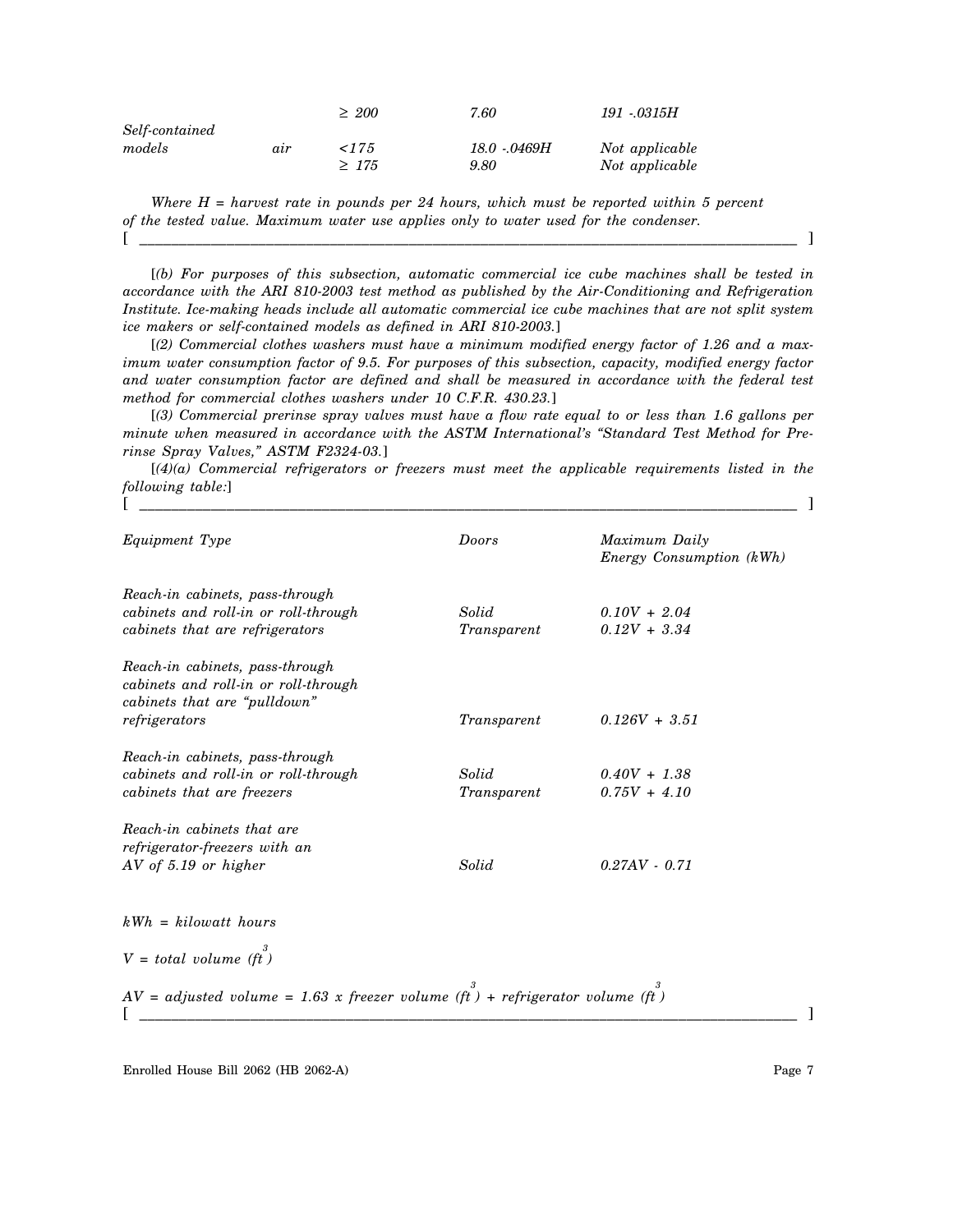[*(b) For purposes of this subsection:*]

[*(A) "Pulldown" designates products designed to take a fully stocked refrigerator with beverages at 90 degrees Fahrenheit and cool those beverages to a stable temperature of 38 degrees Fahrenheit within 12 hours or less.*]

[*(B) Daily energy consumption shall be measured in accordance with the American National Standards Institute/American Society of Heating, Refrigerating and Air-Conditioning Engineers test method 117-2002, except that:*]

[*(i) The back-loading doors of pass-through and roll-through refrigerators and freezers must remain closed throughout the test; and*]

[*(ii) The controls of all commercial refrigerators or freezers shall be adjusted to obtain the following product temperatures, in accordance with the California Code of Regulations, Title 20, Division 2, Chapter 4, Article 4, section 1604, table A-2, effective November 27, 2002:*]

[ \_\_\_\_\_\_\_\_\_\_\_\_\_\_\_\_\_\_\_\_\_\_\_\_\_\_\_\_\_\_\_\_\_\_\_\_\_\_\_\_\_\_\_\_\_\_\_\_\_\_\_\_\_\_\_\_\_\_\_\_\_\_\_\_\_\_\_\_\_\_\_\_\_\_\_\_\_\_\_\_\_\_\_ ]

| Product or compartment type | Integrated average product temperature<br>in degrees Fahrenheit |  |
|-----------------------------|-----------------------------------------------------------------|--|
| Refrigerator                | $38 \pm 2$                                                      |  |
| Freezer                     | $0 + 2$                                                         |  |
|                             |                                                                 |  |

[*(5) Illuminated exit signs must have an input power demand of five watts or less per illuminated face. For purposes of this subsection, input power demand shall be measured in accordance with the conditions for testing established by the United States Environmental Protection Agency's Energy Star exit sign program version 3.0. Illuminated exit signs must also meet all applicable building and safety codes.*]

[*(6) Metal halide lamp fixtures designed to be operated with lamps rated greater than or equal to 150 watts but less than or equal to 500 watts may not contain a probe-start metal halide lamp ballast.*]

[*(7)(a) Single-voltage external AC to DC power supplies manufactured on or after July 1, 2008, must meet the requirements in the following table:*] [ \_\_\_\_\_\_\_\_\_\_\_\_\_\_\_\_\_\_\_\_\_\_\_\_\_\_\_\_\_\_\_\_\_\_\_\_\_\_\_\_\_\_\_\_\_\_\_\_\_\_\_\_\_\_\_\_\_\_\_\_\_\_\_\_\_\_\_\_\_\_\_\_\_\_\_\_\_\_\_\_\_\_\_ ]

| Nameplate Output                                                      | Minimum Efficiency in Active Mode                                                 |
|-----------------------------------------------------------------------|-----------------------------------------------------------------------------------|
| $\langle$ 1 Watt<br>$\geq$ 1 Watt and $\leq$ 51 Watts<br>$> 51$ Watts | $0.5 * \textit{Nameplate Output}$<br>$0.09 * Ln$ (Nameplate Output) + 0.5<br>0.85 |
|                                                                       | Maximum Energy Consumption in No-Load Mode                                        |
| Any Output                                                            | $0.5$ Watts                                                                       |

*Where Ln (Nameplate Output) - Natural Logarithm of the nameplate output expressed in Watts* [ \_\_\_\_\_\_\_\_\_\_\_\_\_\_\_\_\_\_\_\_\_\_\_\_\_\_\_\_\_\_\_\_\_\_\_\_\_\_\_\_\_\_\_\_\_\_\_\_\_\_\_\_\_\_\_\_\_\_\_\_\_\_\_\_\_\_\_\_\_\_\_\_\_\_\_\_\_\_\_\_\_\_\_ ]

[*(b) For the purposes of this subsection, efficiency of single-voltage external AC to DC power supplies shall be measured in accordance with the United States Environmental Protection Agency's "Test Method for Calculating the Energy Efficiency of Single-Voltage External AC to DC and AC to AC Power Supplies," dated August 11, 2004. The efficiency in the active and no-load modes of power supplies shall be tested only at 115 volts at 60 Hz.*]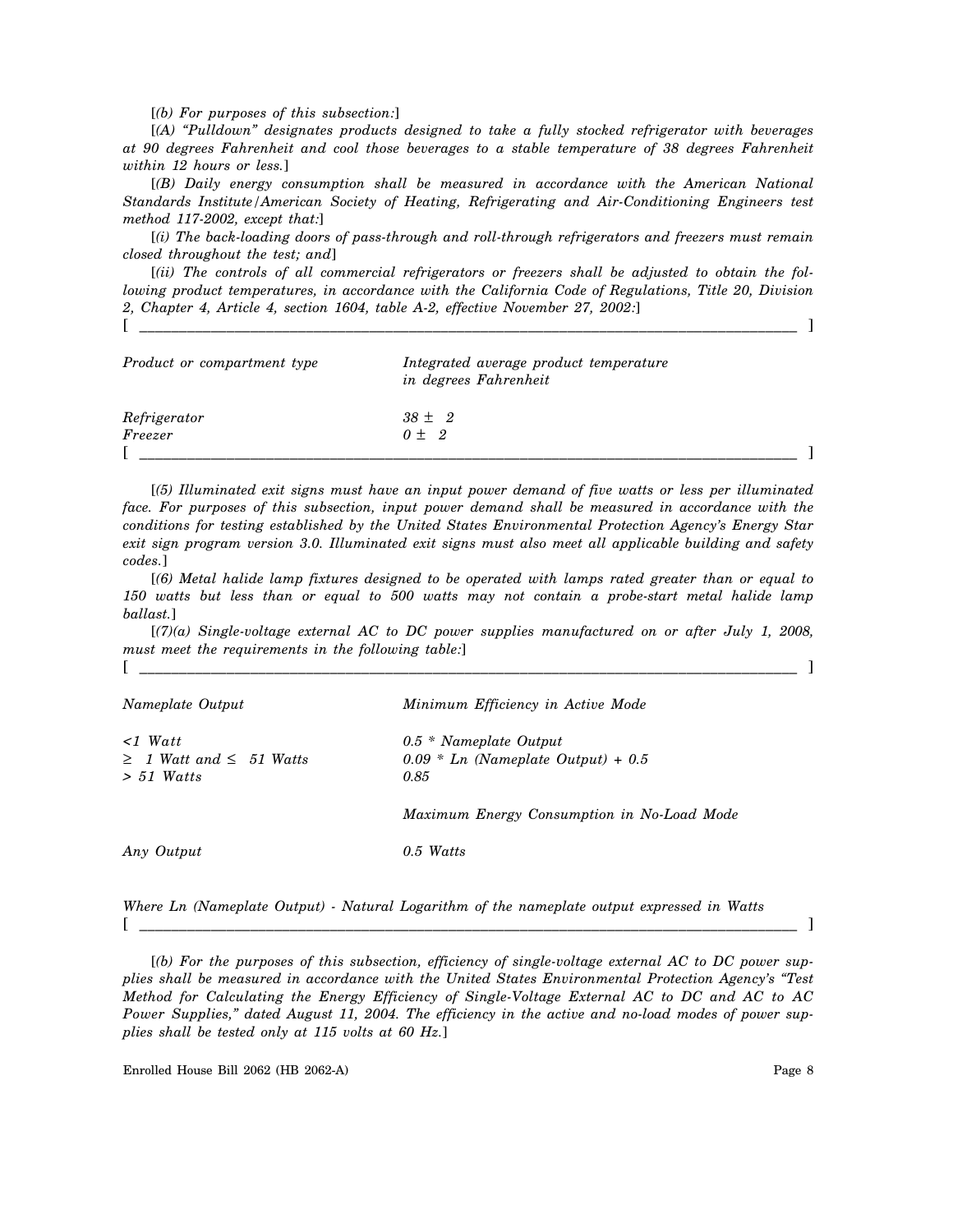| Wattage     | Minimum average lamp efficiency<br>(lumens per watt) |  |
|-------------|------------------------------------------------------|--|
| $40$ - $50$ | 10.5                                                 |  |
| $51 - 66$   | <i>11.0</i>                                          |  |
| 67 - 85     | 12.5                                                 |  |
| 86 - 115    | <i>14.0</i>                                          |  |
| $116 - 155$ | 14.5                                                 |  |
| 156 - 205   | <i>15.0</i>                                          |  |
|             |                                                      |  |

[*(8)(a) State-regulated incandescent reflector lamps manufactured on or after January 1, 2008, must meet the minimum efficiencies in the following table:*]

[*(b) Lamp efficiency shall be measured in accordance with the applicable test method found in 10 C.F.R. 430.23.*]

[*(9) Torchieres may not use more than 190 watts. A torchiere uses more than 190 watts if any commercially available lamp or combination of lamps can be inserted in a socket and cause the torchiere to draw more than 190 watts when operated at full brightness.*]

[*(10)(a) Traffic signal modules must have maximum and nominal wattage that does not exceed the applicable values in the following table:*] [ \_\_\_\_\_\_\_\_\_\_\_\_\_\_\_\_\_\_\_\_\_\_\_\_\_\_\_\_\_\_\_\_\_\_\_\_\_\_\_\_\_\_\_\_\_\_\_\_\_\_\_\_\_\_\_\_\_\_\_\_\_\_\_\_\_\_\_\_\_\_\_\_\_\_\_\_\_\_\_\_\_\_\_ ]

| Module Type                         | Maximum Wattage<br>$(at 74^{\circ}C)$ | Nominal Wattage<br>(at $25^{\circ}$ C) |
|-------------------------------------|---------------------------------------|----------------------------------------|
| 12" red ball (or 300 mm circular)   | 17                                    | 11                                     |
| 8" red ball (or 200 mm circular)    | 13                                    | 8                                      |
| 12" red arrow (or 300 mm arrow)     | 12                                    | 9                                      |
| 12" green ball (or 300 mm circular) | 15                                    | 15                                     |
| 8" green ball (or 200 mm circular)  | 12                                    | 12                                     |
| $12"$ green arrow (or 300 mm arrow) | 11                                    | 11                                     |

[*(b) For purposes of this subsection, maximum wattage and nominal wattage shall be measured in accordance with and under the testing conditions specified by the Institute for Transportation Engineers "Interim LED Purchase Specification, Vehicle Traffic Control Signal Heads, Part 2: Light Emitting Diode Vehicle Traffic Signal Modules."* ]

[*(11) Unit heaters must be equipped with intermittent ignition devices and must have either power venting or an automatic flue damper.*]

[*(12) Bottle-type water dispensers designed for dispensing both hot and cold water may not have standby energy consumption greater than 1.2 kilowatt-hours per day, as measured in accordance with the test criteria contained in Version 1 of the United States Environmental Protection Agency's "Energy Star Program Requirements for Bottled Water Coolers," except that units with an integral, automatic timer may not be tested using Section D, "Timer Usage," of the test criteria.*]

**(1) Bottle-type water dispensers or water coolers manufactured on or after January 1, 2022, and included in the scope of the United States Environmental Protection Agency's "Energy Star Program Requirements Product Specification for Water Coolers, Version 2.0," must have an "on mode with no water draw" energy consumption less than or equal to the following values as measured in accordance with the test requirements of that specification:**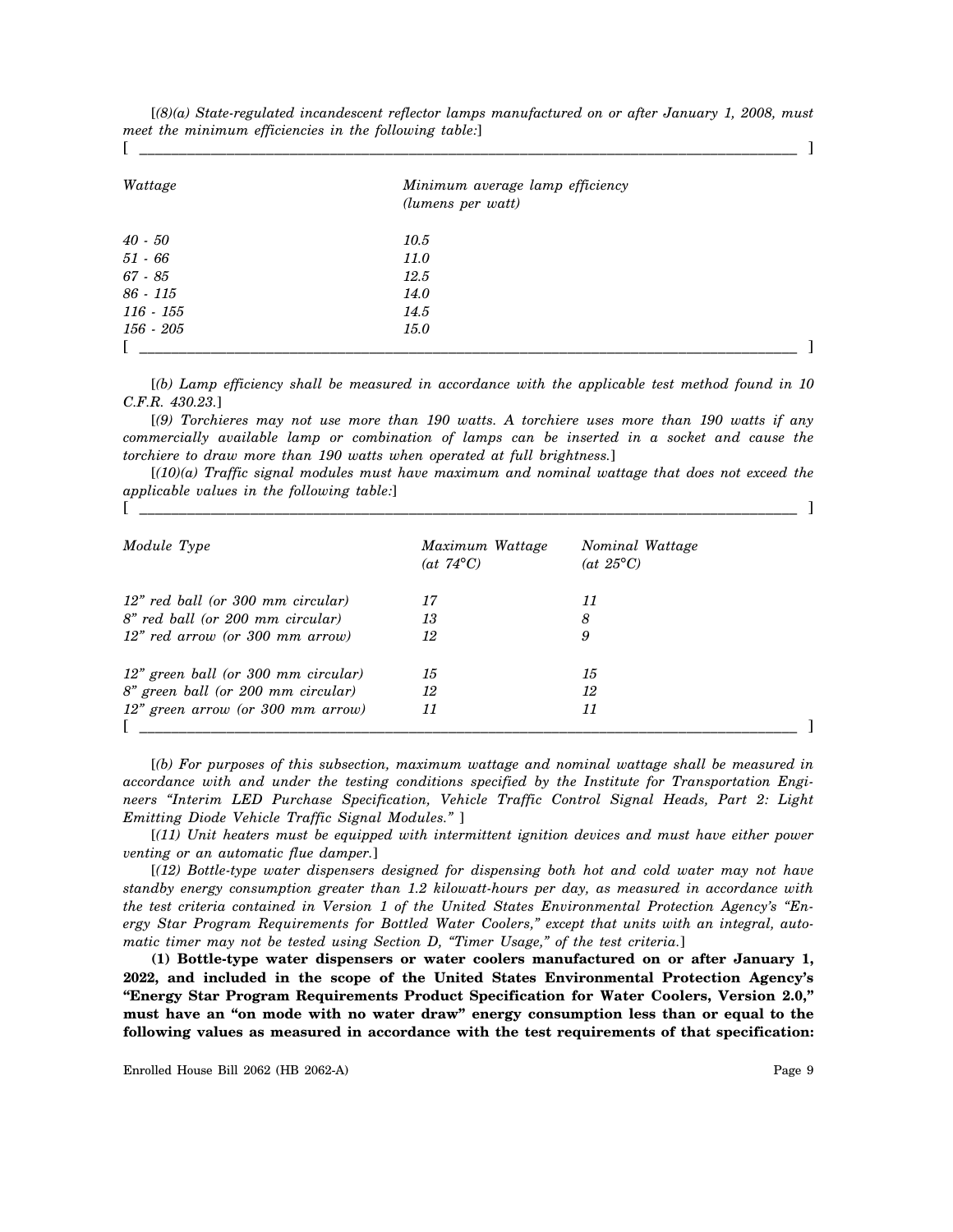#### **(a) 0.16 kilowatt-hours per day for cold-only units and cook and cold units;**

## **(b) 0.87 kilowatt-hours per day for storage type hot and cold units; and**

**(c) 0.18 kilowatt-hours per day for on demand hot and cold units.**

[*(13)*] **(2)** Commercial hot food holding cabinets shall have a maximum idle energy rate of 40 watts per cubic foot of interior volume, as determined by the "Idle Energy Rate-dry Test" in ASTM F2140-01, "Standard Test Method for Performance of Hot Food Holding Cabinets" published by ASTM International. Interior volume shall be measured in accordance with the method shown in the United States Environmental Protection Agency's "Energy Star Program Requirements for Commercial Hot Food Holding Cabinets," as in effect on August 15, 2003.

[*(14)*] **(3)** Compact audio products may not use more than two watts in standby passive mode for those without a permanently illuminated clock display and four watts in standby passive mode for those with a permanently illuminated clock display, as measured in accordance with International Electrotechnical Commission (IEC) test method 62087:2002(E), "Methods of Measurement for the Power Consumption of Audio, Video, and Related Equipment."

[*(15)*] **(4)** Digital versatile disc players and digital versatile disc recorders may not use more than three watts in standby passive mode, as measured in accordance with International Electrotechnical Commission (IEC) test method 62087:2002(E), "Methods of Measurement for the Power Consumption of Audio, Video, and Related Equipment."

[*(16) Portable electric spas may not have a standby power greater than 5(V 2/3 ) Watts where V = the total volume in gallons, as measured in accordance with the test method for portable electric spas contained in the California Code of Regulations, Title 20, Division 2, Chapter 4, section 1604.*]

**(5) Portable electric spas manufactured on or after January 1, 2022, must meet the requirements of the American National Standards Institute's "American National Standard for Portable Electric Spa Energy Efficiency (ANSI/APSP/ICC-14 2019)."**

[*(17)(a) Walk-in refrigerators and walk-in freezers with the applicable motor types shown in the table below shall include the required components shown.*] [ \_\_\_\_\_\_\_\_\_\_\_\_\_\_\_\_\_\_\_\_\_\_\_\_\_\_\_\_\_\_\_\_\_\_\_\_\_\_\_\_\_\_\_\_\_\_\_\_\_\_\_\_\_\_\_\_\_\_\_\_\_\_\_\_\_\_\_\_\_\_\_\_\_\_\_\_\_\_\_\_\_\_\_ ]

| Motor Type                                         | Required Components                                                                                                                                                          |
|----------------------------------------------------|------------------------------------------------------------------------------------------------------------------------------------------------------------------------------|
| All                                                | Interior lights: light sources with an efficacy of 45<br>lumens per watt or more, including ballast losses (if any)                                                          |
| All                                                | Automatic door closers that firmly close all reach-in doors                                                                                                                  |
| All                                                | Automatic door closers that firmly close all walk-in doors<br>no wider than 3.9 feet and no higher than 6.9 feet that<br>have been closed to within one inch of full closure |
| All                                                | Wall, ceiling and door insulation at least R-28 for<br>refrigerators and at least R-34 for freezers                                                                          |
| All                                                | Floor insulation at least R-28 for freezers (no<br>requirement for refrigerators)                                                                                            |
| Condenser fan motors of                            | (i) Electronically commutated motors,                                                                                                                                        |
| under one horsepower                               | (ii) Permanent split capacitor-type motors, or<br>(iii) Polyphase motors of $\frac{1}{2}$ horsepower or more                                                                 |
| Single-phase evaporator<br>fan motors of under one | Electronically commutated motors                                                                                                                                             |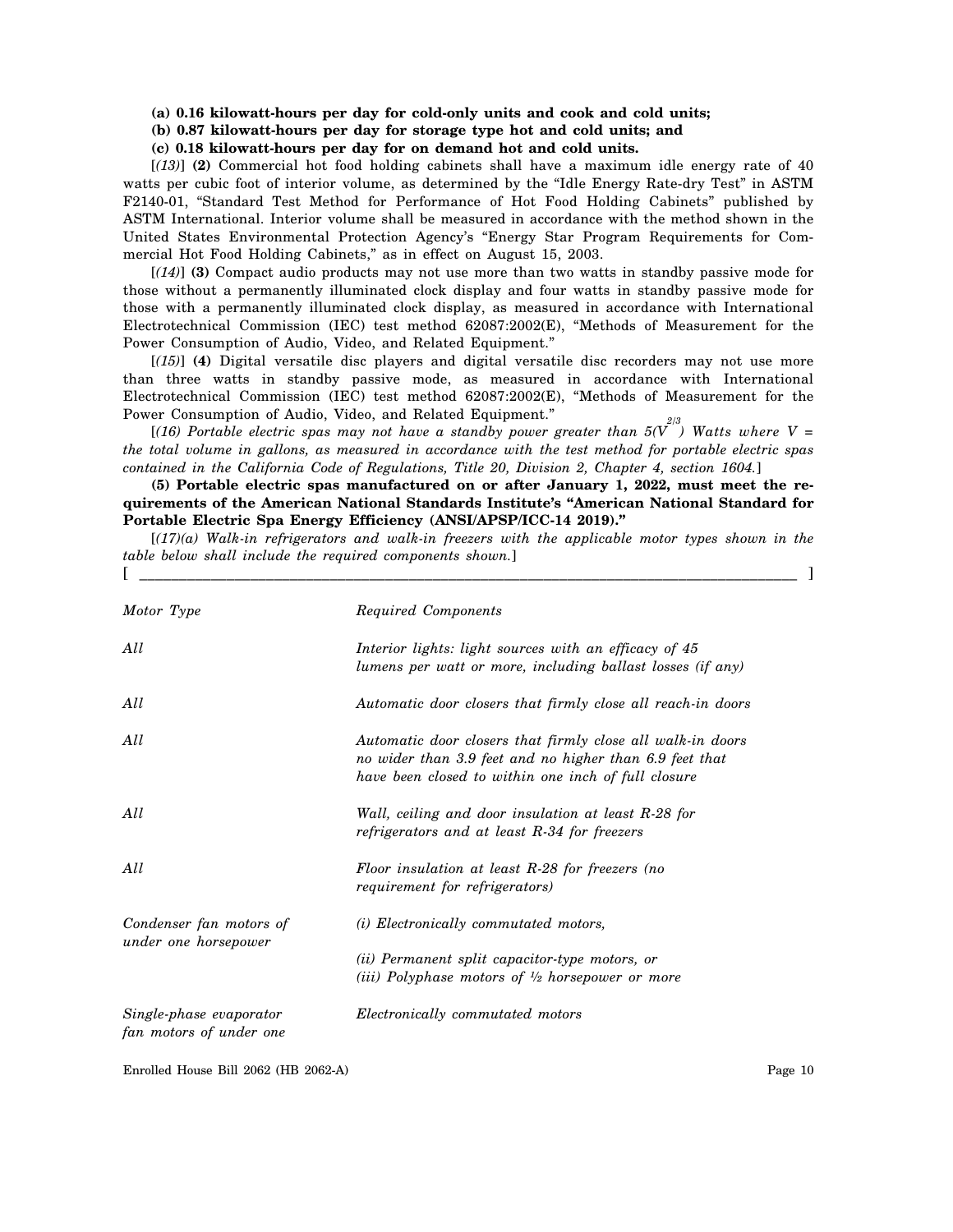[*(b) In addition to the requirements in paragraph (a) of this subsection, walk-in refrigerators and walk-in freezers with transparent reach-in doors shall meet the following requirements:*]

[*(A) Transparent reach-in doors shall be of triple pane glass with either heat-reflective treated glass or gas fill;*]

[*(B) If the appliance has an anti-sweat heater without anti-sweat controls, the appliance shall have a total door rail, glass and frame heater power draw of no more than 40 watts if it is a freezer or 17 watts if it is a refrigerator per foot of door frame width; and*]

[*(C) If the appliance has an anti-sweat heater with anti-sweat heat controls, and the total door rail, glass, and frame heater power draw is 40 watts or greater per foot of door frame width if it is a freezer or 17 watts or greater per foot of door frame width if it is a refrigerator, the anti-sweat heat controls shall reduce the energy use of the anti-sweat heater in an amount corresponding to the relative humidity in the air outside the door or to the condensation on the inner glass pane.*]

[*(18)*] **(6)** A television manufactured on or after January 1, 2014, must automatically enter television standby-passive mode after a maximum of 15 minutes without video or audio input on the selected input mode. A television must enter television standby-passive mode when turned off with the remote control unit or via an internal signal. The peak luminance of a television in home mode, or in the default mode as shipped, may not be less than 65 percent of the peak luminance of the retail mode or the brightest selectable preset mode of the television. A television must meet the standards in the following table:

\_\_\_\_\_\_\_\_\_\_\_\_\_\_\_\_\_\_\_\_\_\_\_\_\_\_\_\_\_\_\_\_\_\_\_\_\_\_\_\_\_\_\_\_\_\_\_\_\_\_\_\_\_\_\_\_\_\_\_\_\_\_\_\_\_\_\_\_\_\_\_\_\_\_\_\_\_\_\_\_\_\_\_\_\_\_\_

| Viewable<br>Screen<br>Area | Television Standby-<br>passive Mode<br>Power Usage<br>(Watts) | Maximum On Mode<br>Power Usage (P in<br>Watts, A is Viewable<br>Screen area) | Minimum<br>Power<br>Factor for<br>$(P \geq 100W)$ |
|----------------------------|---------------------------------------------------------------|------------------------------------------------------------------------------|---------------------------------------------------|
| $1400$ sq. in              | 1 W                                                           | $P \le 0.12 \times A + 25$                                                   | 0.9                                               |
| $\geq$ 1400 sq. in         | 3 W                                                           | NA                                                                           | NA                                                |

 $[(19)(a)]$  (7)(a) Large battery charger systems manufactured on or after January 1, 2014, must meet the minimum efficiencies in the following table: \_\_\_\_\_\_\_\_\_\_\_\_\_\_\_\_\_\_\_\_\_\_\_\_\_\_\_\_\_\_\_\_\_\_\_\_\_\_\_\_\_\_\_\_\_\_\_\_\_\_\_\_\_\_\_\_\_\_\_\_\_\_\_\_\_\_\_\_\_\_\_\_\_\_\_\_\_\_\_\_\_\_\_\_\_\_\_

| Standards for Large Battery Charger Systems |  |
|---------------------------------------------|--|
| Standard                                    |  |
|                                             |  |

Charge Return Factor  $100$  percent  $Crf \leq 1.10$ 

Performance Parameter

Depth of Discharge

80 percent  $Crf \leq 1.10$ Depth of Discharge

40 percent  $Crf \leq 1.15$ Depth of Discharge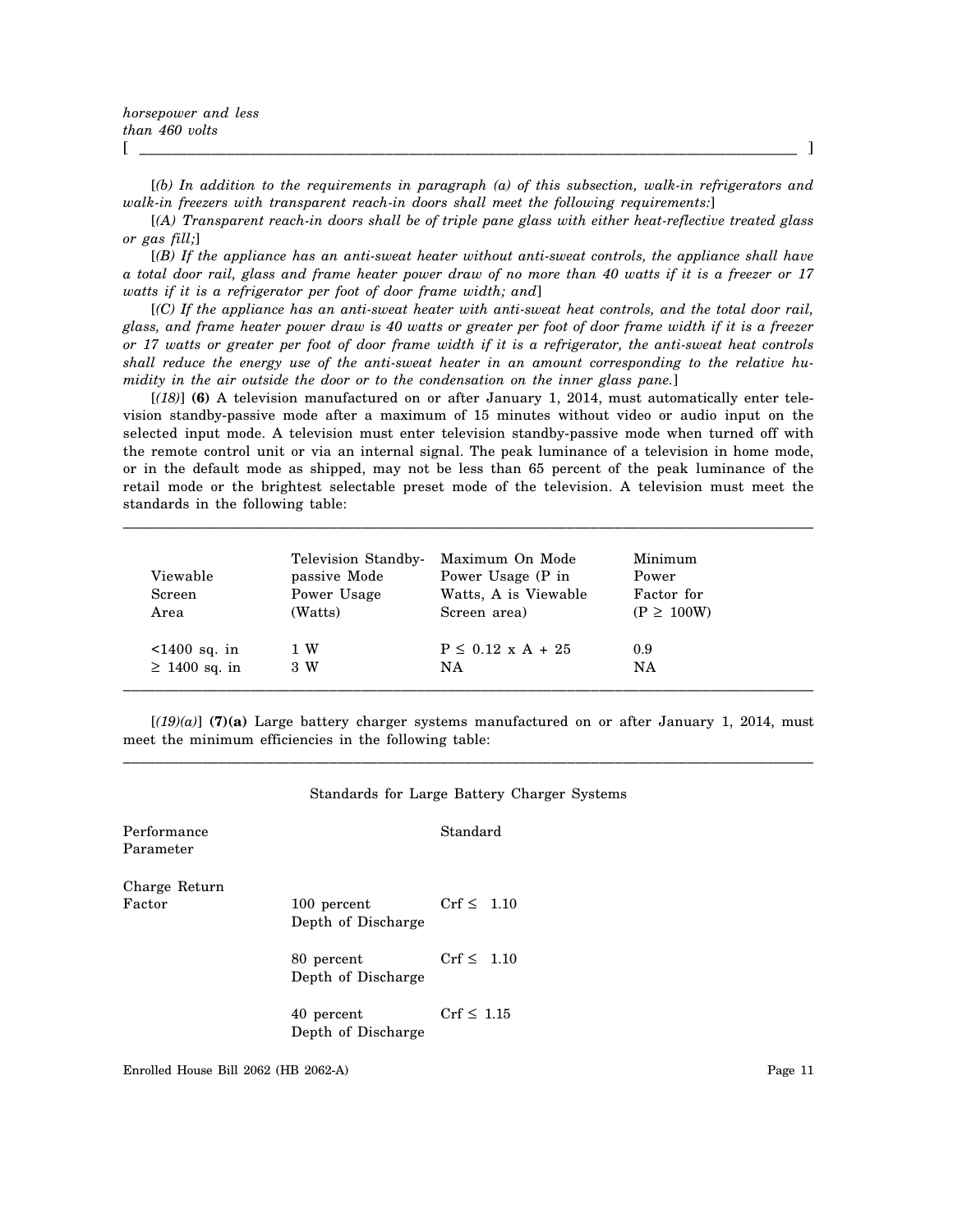| Power Conversion<br>Efficiency                                                                                            |        | $\geq$ 89 percent |
|---------------------------------------------------------------------------------------------------------------------------|--------|-------------------|
| Power Factor                                                                                                              |        | $\geq 0.90$       |
| Battery Maintenance<br>Mode Power<br>+0.0012E <sub>b</sub> W<br>$(E_b = \text{battery}$<br>capacity of<br>tested battery) |        | $\leq 10$         |
| No Battery<br>Mode Power                                                                                                  | $\leq$ | 10 W              |

(b)(A) As described in subparagraph (B) of this paragraph, inductive charger systems and small battery charger systems must meet the minimum energy efficiency standards in the following table: \_\_\_\_\_\_\_\_\_\_\_\_\_\_\_\_\_\_\_\_\_\_\_\_\_\_\_\_\_\_\_\_\_\_\_\_\_\_\_\_\_\_\_\_\_\_\_\_\_\_\_\_\_\_\_\_\_\_\_\_\_\_\_\_\_\_\_\_\_\_\_\_\_\_\_\_\_\_\_\_\_\_\_\_\_\_\_

| Performance<br>Parameter                                                                                                                                                                 | Standard                                                                                                                                                                                                                   |
|------------------------------------------------------------------------------------------------------------------------------------------------------------------------------------------|----------------------------------------------------------------------------------------------------------------------------------------------------------------------------------------------------------------------------|
| Maximum 24-hour<br>charge and<br>maintenance<br>energy (Wh)<br>$(E_{\text{h}} = \text{capacity})$<br>of all batteries in<br>ports and $N =$<br>number of charger<br>ports)               | For $E_{h}$ of 2.5 Wh or less: 16 x N<br>For $E_{1} > 2.5$ Wh and<br>$\leq 10^8$ Wh: 12 x N+1.6E<br>For $E_{1} > 100$ Wh and<br>$\leq 1000$ Wh: 22 x N+1.5E<br>For $E_{h} > 1000$ Wh:<br>$36.4~{\rm x}^{\rm b}$ N + 1.486E |
| Battery Maintenance<br>Mode Power and No<br>Battery Mode Power (W)<br>Power Factor $(E_{\text{R}} = \text{capacity})$<br>of all batteries in ports and<br>$N =$ number of charger ports) | The sum of battery maintenance mode power and no<br>battery mode power must be less than or equal to:<br>$1 \times N+0.0021xE$                                                                                             |

Standards for Inductive and Small Battery Charger Systems

(B) The requirements in subparagraph (A) of this paragraph must be met by:

(i) Small battery charger systems for sale at retail that are not USB charger systems with a battery capacity of 20 watt-hours or more and that are manufactured on or after January 1, 2014.

(ii) Small battery charger systems for sale at retail that are USB charger systems with a battery capacity of 20 watt-hours or more and that are manufactured on or after January 1, 2014.

(iii) Small battery charger systems that are not sold at retail that are manufactured on or after January 1, 2017.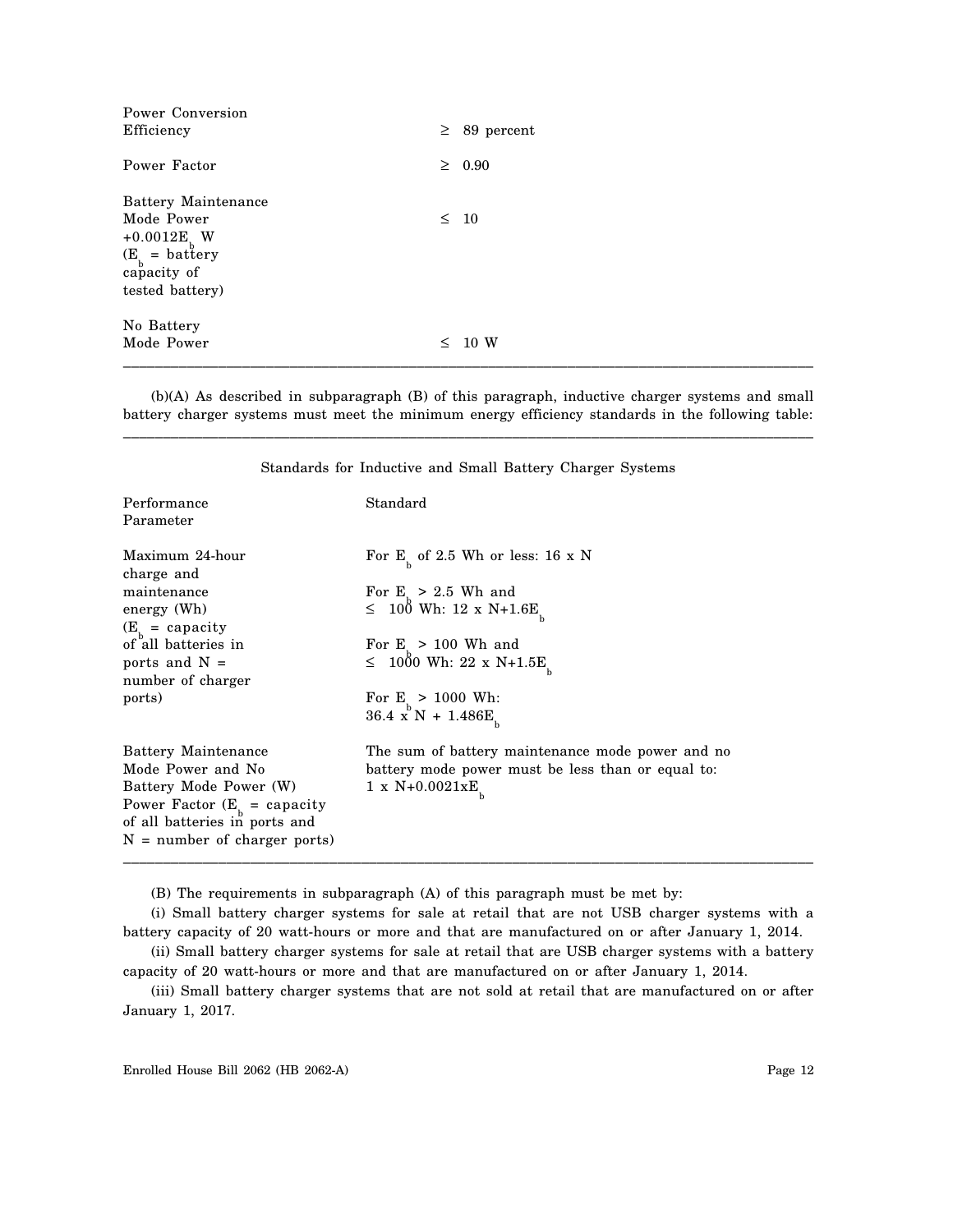(iv) Inductive charger systems manufactured on or after January 1, 2014, unless the inductive charger system uses less than one watt in battery maintenance mode, less than one watt in no battery mode and an average of one watt or less over the duration of the charge and battery maintenance mode test.

(v) Battery backups and uninterruptible power supplies, manufactured on or after January 1, 2014, for small battery charger systems for sale at retail, which may not consume more than 0.8+  $(0.0021 \text{xE})$  watts in battery maintenance mode, where  $(E)$  is the battery capacity in watt-hours.

(vi) Battery backups and uninterruptible power supplies, manufactured on or after January 1, 2017, for small battery charger systems not sold at retail, which may not consume more than 0.8+  $(0.0021 \times E)$  watts in battery maintenance mode, where  $(E)$  is the battery capacity in watt-hours.

(C) The requirements in subparagraph (A) of this paragraph do not need to be met by an à la carte charger that is:

(i) Provided separately from and subsequent to the sale of a small battery charger system described in this paragraph;

(ii) Necessary as a replacement for, or as a replacement component of, a small battery charger system; and

(iii) Provided by a manufacturer directly to a consumer or to a service or repair facility.

[*(20)*] **(8)** A high light output double-ended quartz halogen lamp manufactured on or after January 1, 2016, must have a minimum efficiency of:

(a) 27 lumens per watt for lamps with a minimum rated initial lumen value of greater than 6,000 lumens and a maximum initial lumen value of 15,000 lumens; or

(b) 34 lumens per watt for lamps with a rated initial lumen value of greater than 15,000 and less than 40,000 lumens.

**(9) High CRI fluorescent lamps manufactured on or after January 1, 2023, must meet or exceed the lamp efficacy standards contained in 10 C.F.R. 430.32(n)(4), as in effect on January 1, 2020.**

**(10) Computers and computer monitors manufactured on or after January 1, 2022, must meet the requirements contained in the California Code of Regulations, Title 20, section 1605.3(v), as adopted on May 10, 2017, and amended on November 8, 2017.**

**(11) The following plumbing fittings manufactured on or after January 1, 2022, must meet the requirements in the California Code of Regulations, Title 20, section 1605.3(h), as in effect on January 1, 2020:**

**(a) Lavatory faucets and lavatory replacement aerators;**

**(b) Kitchen faucets and kitchen replacement aerators;**

**(c) Public lavatory faucets; and**

**(d) Showerheads.**

**(12) Commercial fryers manufactured on or after January 1, 2022, and included in the scope of the United States Environmental Protection Agency's "Energy Star Program Requirements Product Specification for Commercial Fryers, Version 2.0," must meet the qualification criteria, testing requirements and other requirements of that specification.**

**(13) Commercial dishwashers manufactured on or after January 1, 2022, and included in the scope of the United States Environmental Protection Agency's "Energy Star Program Requirements Product Specification for Commercial Dishwashers, Version 2.0," must meet the qualification criteria, testing requirements and other requirements of that specification.**

**(14) Commercial steam cookers manufactured on or after January 1, 2022, and included in the scope of the United States Environmental Protection Agency's "Energy Star Program Requirements Product Specification for Commercial Steam Cookers, Version 1.2," must meet the qualification criteria, testing requirements and other requirements of that specification.**

**(15) Residential ventilating fans manufactured on or after January 1, 2022, and included in the scope of the United States Environmental Protection Agency's "Energy Star Program Requirements Product Specification for Residential Ventilating Fans, Version 3.2," must**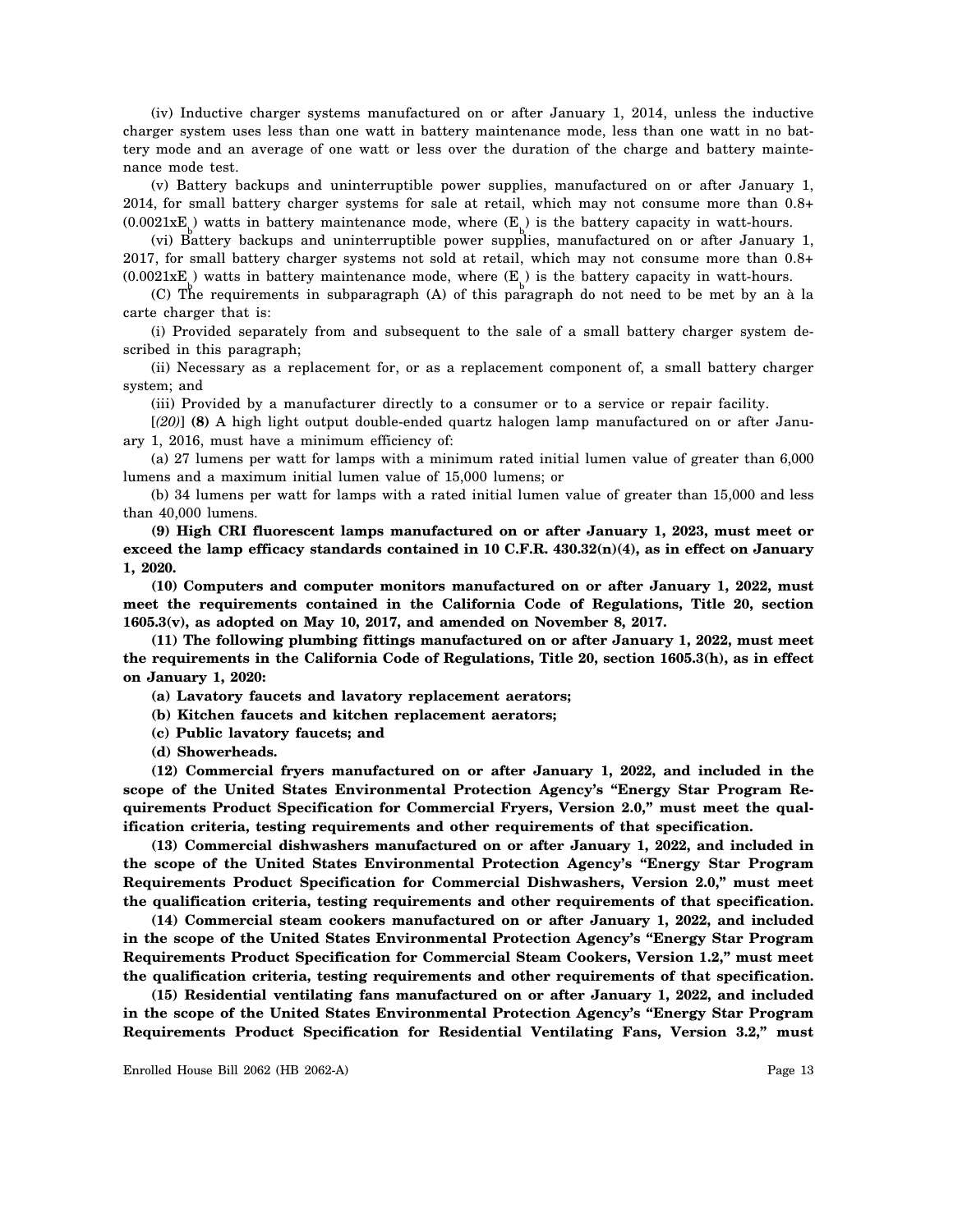**meet the qualification criteria, testing requirements and other requirements of that specification.**

**(16)(a) Electric storage water heaters manufactured on or after January 1, 2022, must have a modular demand response communications port compliant with:**

**(A) The March 2018 version of the ANSI/CTA-2045-A communication interface standard or a standard determined by the Director of the State Department of Energy to be equivalent; and**

**(B) The March 2018 version of the ANSI/CTA-2045-A application layer requirements.**

**(b) A request that the director determine that a communication interface standard is equivalent to the March 2018 version of the ANSI/CTA-2045-A communication interface standard under paragraph (a)(A) of this subsection must be made in the manner prescribed by the director by rule.**

**SECTION 3.** ORS 469.238 is amended to read:

469.238. (1) Except as provided in subsection (2) of this section, a person may not sell or offer for sale a new [*commercial clothes washer, commercial prerinse spray valve, commercial refrigerator or freezer, illuminated exit sign, single-voltage external AC to DC power supply, state-regulated incandescent reflector lamp, torchiere, traffic signal module, automatic commercial ice cube machine, metal halide lamp fixture, unit heater,*] bottle-type water dispenser, commercial hot food holding cabinet, compact audio product, digital versatile disc player, digital versatile disc recorder, portable electric spa, [*walk-in refrigerator, walk-in freezer,*] television, inductive charger system, large battery charger system, small battery charger system**,** [*or*] high light output double-ended quartz halogen lamp**, high color-rendering index fluorescent lamp, computer, computer monitor, lavatory faucet, kitchen faucet, public lavatory faucet, lavatory replacement aerator, kitchen replacement aerator, showerhead, commercial fryer, commercial steam cooker, commercial dishwasher, residential ventilation fan or electric storage water heater** unless the energy efficiency of the new product meets or exceeds the minimum energy efficiency standards specified in ORS 469.233.

(2) A person may sell or offer for sale a new product not meeting efficiency standards specified in subsection (1) of this section if the product is:

(a) Manufactured in this state and sold outside this state;

(b) Manufactured outside this state and sold at wholesale inside this state for final retail sale and installation outside this state;

(c) Installed in a mobile or manufactured home at the time of construction; or

(d) Designed expressly for installation and use in recreational vehicles.

**SECTION 4.** ORS 469.239 is amended to read:

469.239. (1) Except as provided in subsection (2) of this section, a person may not install a new [*commercial clothes washer, commercial prerinse spray valve, commercial refrigerator or freezer, illuminated exit sign, single-voltage external AC to DC power supply, state-regulated incandescent reflector lamp, torchiere, traffic signal module, automatic commercial ice cube machine, metal halide lamp fixture, unit heater,*] bottle-type water dispenser, commercial hot food holding cabinet, compact audio product, digital versatile disc player, digital versatile disc recorder, portable electric spa, [*walk-in refrigerator, walk-in freezer,*] television, inductive charger system, large battery charger system, small battery charger system**,** [*or*] high light output double-ended quartz halogen lamp**, high color**rendering index fluorescent lamp, computer, computer monitor, commercial fryer, commer**cial steam cooker, commercial dishwasher or residential ventilation fan** for compensation unless the energy efficiency of the new product meets or exceeds the minimum energy efficiency standards specified in ORS 469.233.

(2) A person may install a new product not meeting efficiency standards specified in subsection (1) of this section if the product is:

(a) Installed in a mobile or manufactured home at the time of construction; or

(b) Designed expressly for installation and use in recreational vehicles.

**SECTION 5.** ORS 469.255 is amended to read: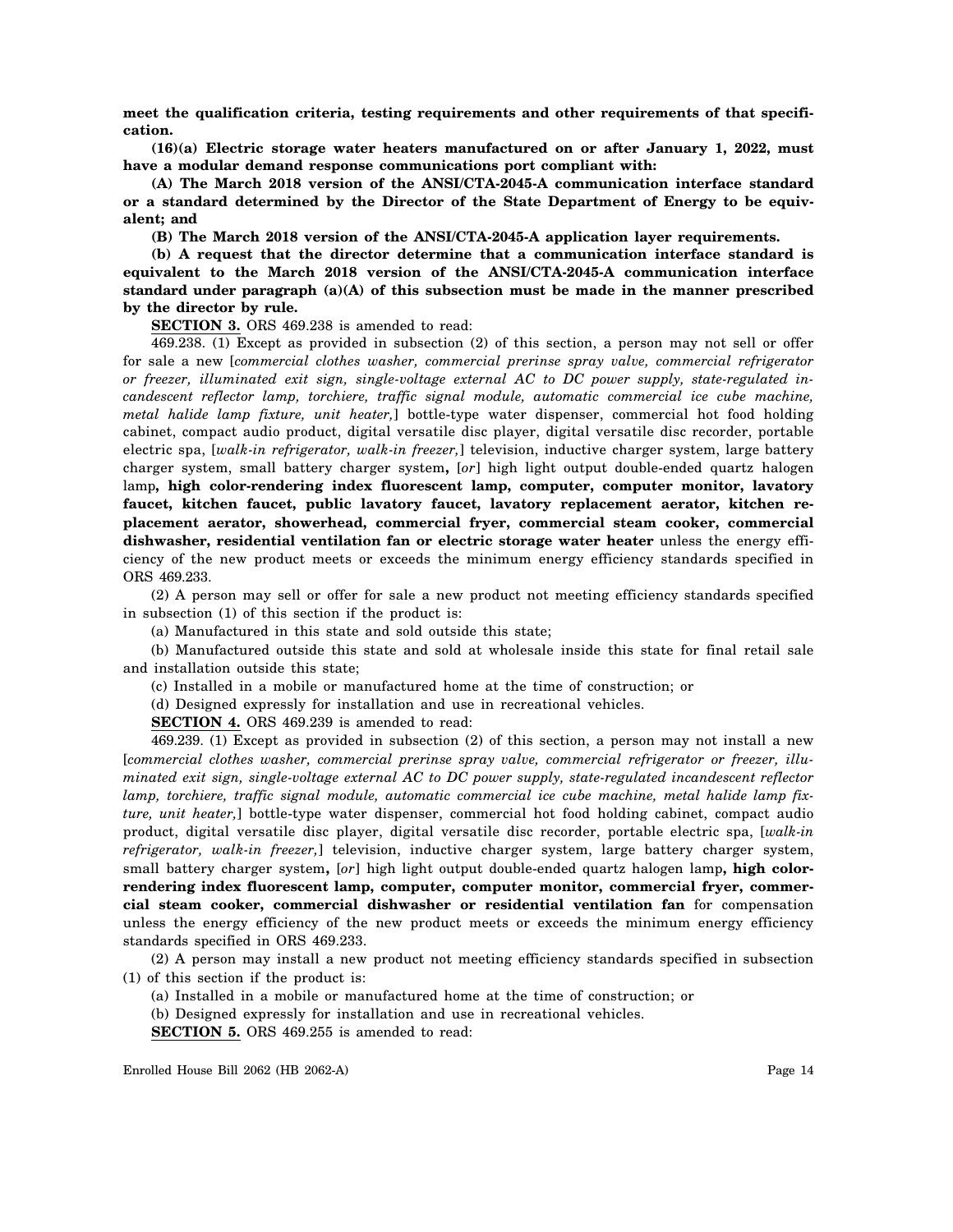469.255. (1) A manufacturer of a product specified in ORS 469.238 that is sold or offered for sale, or installed or offered for installation, in this state shall test samples of the manufacturer's products in accordance with the test methods specified in ORS 469.233 or, if more stringent, those specified in the state building code.

(2) If the test methods for products required to be tested under this section are not provided for in ORS 469.233 or in the state building code, the State Department of Energy shall adopt test methods for these products. The department shall use test methods approved by the United States Department of Energy or, in the absence of federal test methods, other appropriate nationally recognized test methods for guidance in adopting test methods. The State Department of Energy may periodically review and revise its test methods.

(3) A manufacturer of a product regulated pursuant to ORS 469.229 to 469.261[*, except for manufacturers of single-voltage external AC to DC power supplies, walk-in refrigerators and walk-in freezers,*] shall certify to the State Department of Energy that the products are in compliance with the minimum energy efficiency standards specified in ORS 469.233. The department shall establish rules governing the certification of these products and may coordinate with the certification and testing programs of other states and federal agencies with similar standards.

(4)(a) The department shall establish rules governing the identification of the products that comply with the minimum energy efficiency standards specified in ORS 469.233. The rules shall be coordinated to the greatest extent practicable with the labeling programs of other states and federal agencies with equivalent efficiency standards.

(b) Identification required under paragraph (a) of this subsection shall be by means of a mark, label or tag on the product and packaging at the time of sale or installation.

(c) The department shall waive marking, labeling or tagging requirements for products marked, labeled or tagged in compliance with federal requirements or for products certified pursuant to subsection (3) of this section, unless the department determines that state marking, labeling or tagging is required to provide adequate energy efficiency information to the consumer.

**SECTION 6.** ORS 469.261 is amended to read:

469.261. (1)[*(a) Notwithstanding ORS 469.233,*] the State Department of Energy shall periodically review the minimum energy efficiency standards specified in ORS 469.233.

[*(b)*] **(2)(a)** After the review pursuant to [*paragraph (a)*] **subsection (1)** of this [*subsection,*] **section and notwithstanding ORS 469.233,** the Director of the State Department of Energy may adopt rules to update the minimum energy efficiency standards specified in ORS 469.233 if the director determines that the standards need to be updated:

(A) To promote energy conservation in the state;

(B) To achieve cost-effectiveness for consumers; or

(C) Due to federal action or to the outcome of collaborative consultations with manufacturers and the energy departments of other states.

[*(c)(A)*] **(b)(A)** In addition to the rules adopted under paragraph [*(b)*] **(a)** of this subsection, the director may postpone by rule the operative date of any of the minimum energy efficiency standards specified in ORS 469.233 if the director determines that:

(i) Adjoining states with similar minimum energy efficiency standards have postponed the operative date of their corresponding minimum energy efficiency standards; or

(ii) Failure to modify the operative date of any of the minimum energy efficiency standards would impose a substantial hardship on manufacturers, retailers or the public.

(B)(i) The director may not postpone the operative date of a minimum energy efficiency standard under subparagraph (A) of this paragraph for more than one year.

(ii) If at the end of the first postponement period the director determines that adjoining states have further postponed the operative date of minimum energy efficiency standards and the requirements of subparagraph (A) of this paragraph continue to be met, the director may postpone the operative date for not more than one additional year.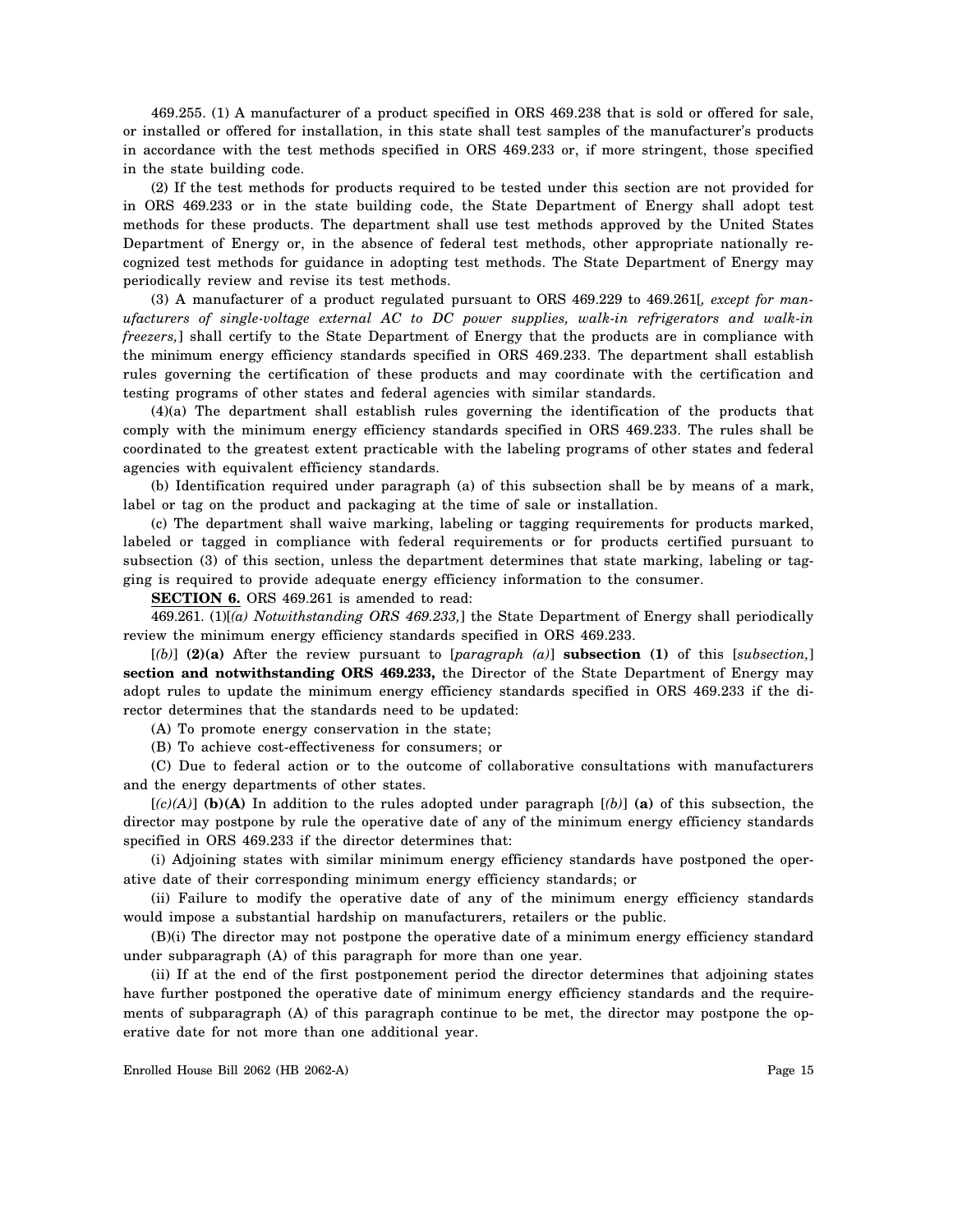[*(d)*] **(c)** After the review pursuant to [*paragraph (a) of this subsection*] **subsection (1) of this section**, the director may adopt rules to establish new minimum energy efficiency standards if the director determines that new standards are needed:

(A) To promote energy conservation in the state;

(B) To achieve cost-effectiveness for consumers; or

(C) Due to federal action or to the outcome of collaborative consultations with manufacturers and the energy departments of other states.

[*(e)*] **(d)** If the director adopts rules under paragraph [*(b)*] **(a)** of this subsection to update the minimum energy efficiency standards specified in ORS 469.233 or under paragraph  $\left[\frac{d}{dx}\right]$  (c) of this subsection to establish new minimum energy efficiency standards:

(A) The rules may not take effect until one year following their adoption by the director; and

(B) The Governor shall cause to be introduced at the next Legislative Assembly a bill to conform the statutory minimum energy efficiency standards to the minimum energy efficiency standards adopted by the director by rule.

**(3) Notwithstanding ORS 469.229 and 469.233 and the requirements of subsection (2) of this section, and after consultation with the appropriate advisory boards to the Department of Consumer and Business Services, the director may adopt rules to update the minimum energy efficiency standards or test methods specified in ORS 469.233 to a more recent version, including any product definitions associated with the standard or test method, if the director determines that the standard or test method needs to be updated to maintain or improve consistency with other comparable standards in other states. Rules adopted under this subsection shall take effect on or after the effective date of a similar standard or test method adopted by another state.**

[*(2)*] **(4)** If the director determines that implementation of a state minimum energy efficiency standard requires a waiver of federal preemption, the director shall apply for a waiver of federal preemption pursuant to 42 U.S.C. 6297(d).

**SECTION 7. ORS 469.235 is repealed.**

**SECTION 8. (1) The repeal of ORS 469.235 by section 7 of this 2021 Act and the amendments to ORS 469.229, 469.233, 469.238, 469.239 and 469.255 by sections 1 to 5 of this 2021 Act become operative on January 1, 2022.**

**(2) The State Department of Energy may take any action before the operative date specified in subsection (1) of this section that is necessary for the department to exercise, on and after the operative date specified in subsection (1) of this section, all of the duties, functions and powers conferred on the department by the repeal of ORS 469.235 by section 7 of this 2021 Act and the amendments to ORS 469.229, 469.233, 469.238, 469.239 and 469.255 by sections 1 to 5 of this 2021 Act.**

**SECTION 9. This 2021 Act takes effect on the 91st day after the date on which the 2021 regular session of the Eighty-first Legislative Assembly adjourns sine die.**